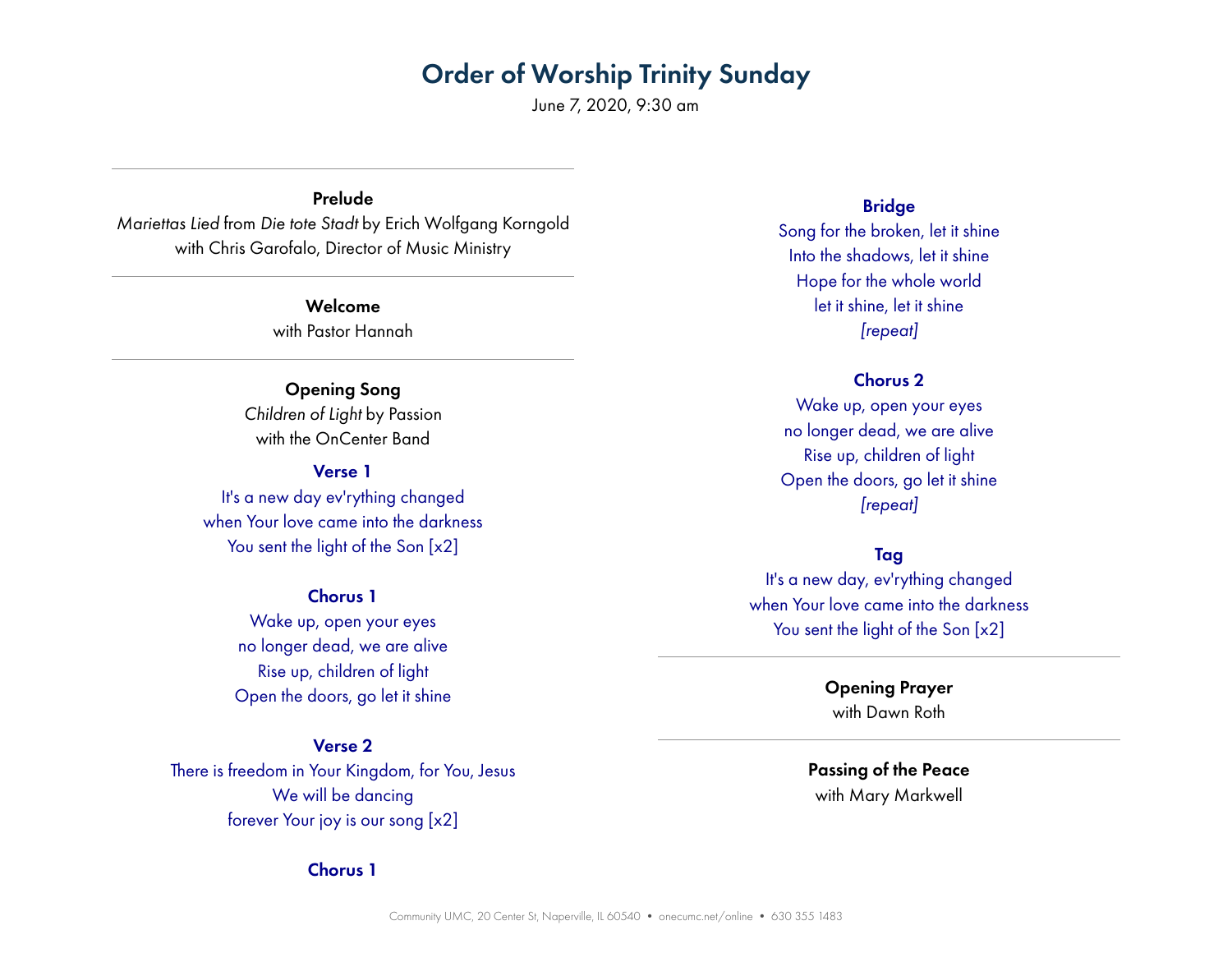June 7, 2020, 9:30 am

Song *Big House* by Audio Adrenaline with the OnCenter Band

Come and go with me to my Father's house Come and go with me to my Father's house It's a big, big house with lots and lots of room A big, big table with lots and lots of food A big, big yard where we can play football It's a big, big house, it's my Father's….house!

> Time for Young Disciples with Beth Hagemeyer

## **Scripture**

Genesis: 1:24-27 with Sierra and Spencer Donaldson

24 And God said, "Let the earth bring forth living creatures of every kind: cattle and creeping things and wild animals of the earth of every kind." And it was so. 25 God made the wild animals of the earth of every kind, and the cattle of every kind, and everything that creeps upon the ground of every kind. And God saw that it was good. 26 Then God said, "Let us make humankind[a] in our image, according to our likeness; and let them have dominion over the fish of the sea, and over the birds of the air, and over the cattle, and over all the wild animals of the earth,[b] and over every creeping thing that creeps upon the earth." So God created humankind[c] in his image, in the image of God he created them;[d] male and female he created them.

#### Song

*God of the Sparrow, God of the Whale*, UMH 122 with Marty Matutis, Cantor

#### Verse 1

God of the sparrow, God of the whale God of the swirling stars How does the creature say Awe How does the creature say Praise

#### Verse 2

God of the earthquake, God of the storm God of the trumpet blast How does the creature cry Woe How does the creature cry Save

#### Verse 3

God of the rainbow, God of the cross God of the empty grave How does the creature say Grace How does the creature say Thanks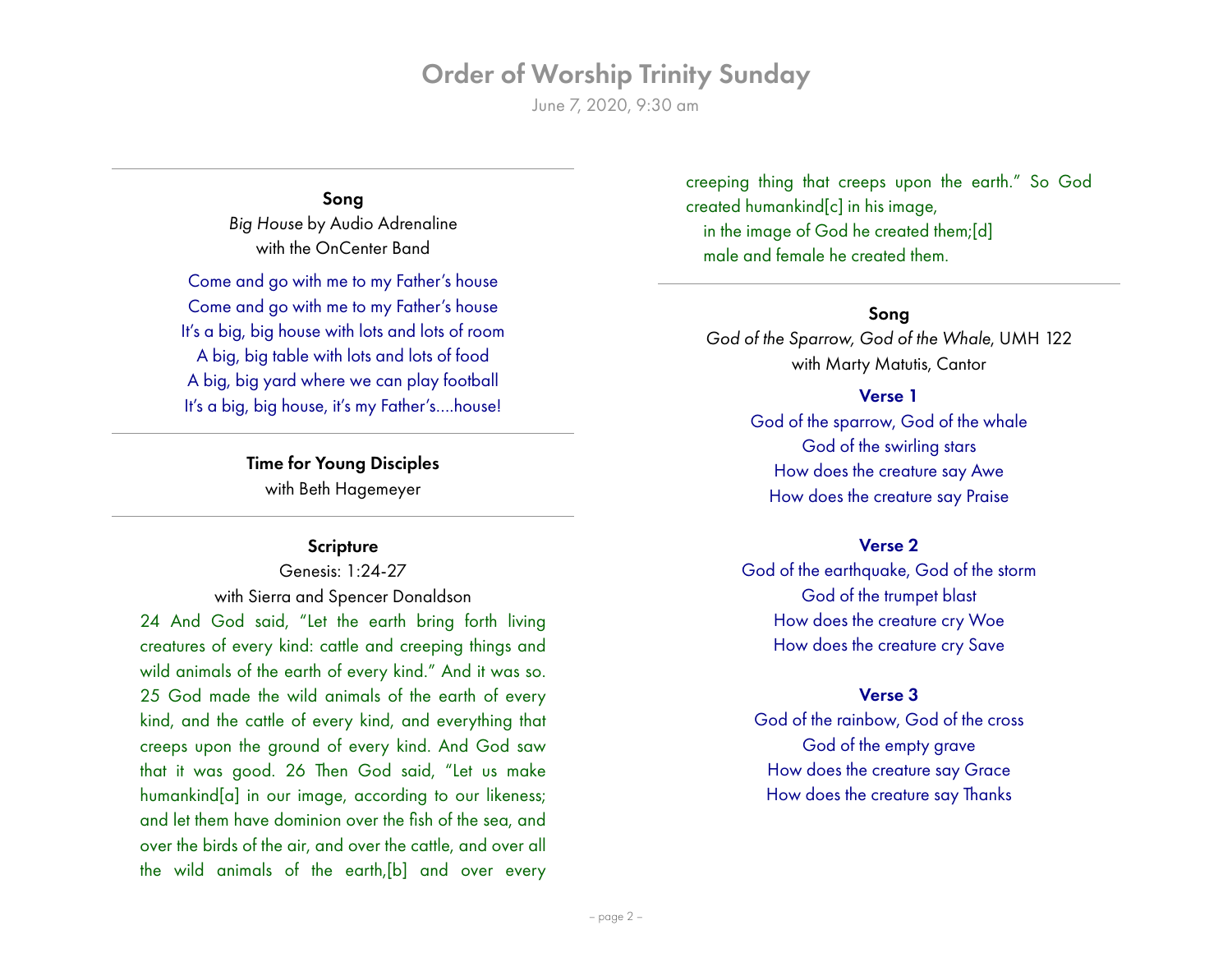June 7, 2020, 9:30 am

#### Verse 4

God of the hungry, God of the sick God of the prodigal How does the creature say Care How does the creature say Life

#### Verse 5

God of the neighbour, God of the foe God of the pruning hook How does the creature say Love How does the creature say Peace

## Verse 6

God of the ages, God near at hand God of the loving heart How do your children say Joy How do your children say Home

#### Sermon

*No Room for Racism in God's Creation*  with Pastor Hannah

> Song *Lean on Me* by Bill Withers with the OnCenter Band

## Verse 1

Sometimes in our lives, we all have pain we all have sorrow but if we are wise we know that there's always tomorrow

## **Chorus**

Lean on me, when you're not strong and I'll be your friend, I'll help you carry on For, it won't be long 'til I'm gonna need Somebody to lean on

## Verse 2

Please swallow your pride if I have things you need to borrow for no one can fill those of your needs that you won't let show

## Bridge

You just call on me brother, when you need a hand We all need somebody to lean on I just might have a problem, that you'll understand We all need somebody to lean on

#### **Chorus**

## Bridge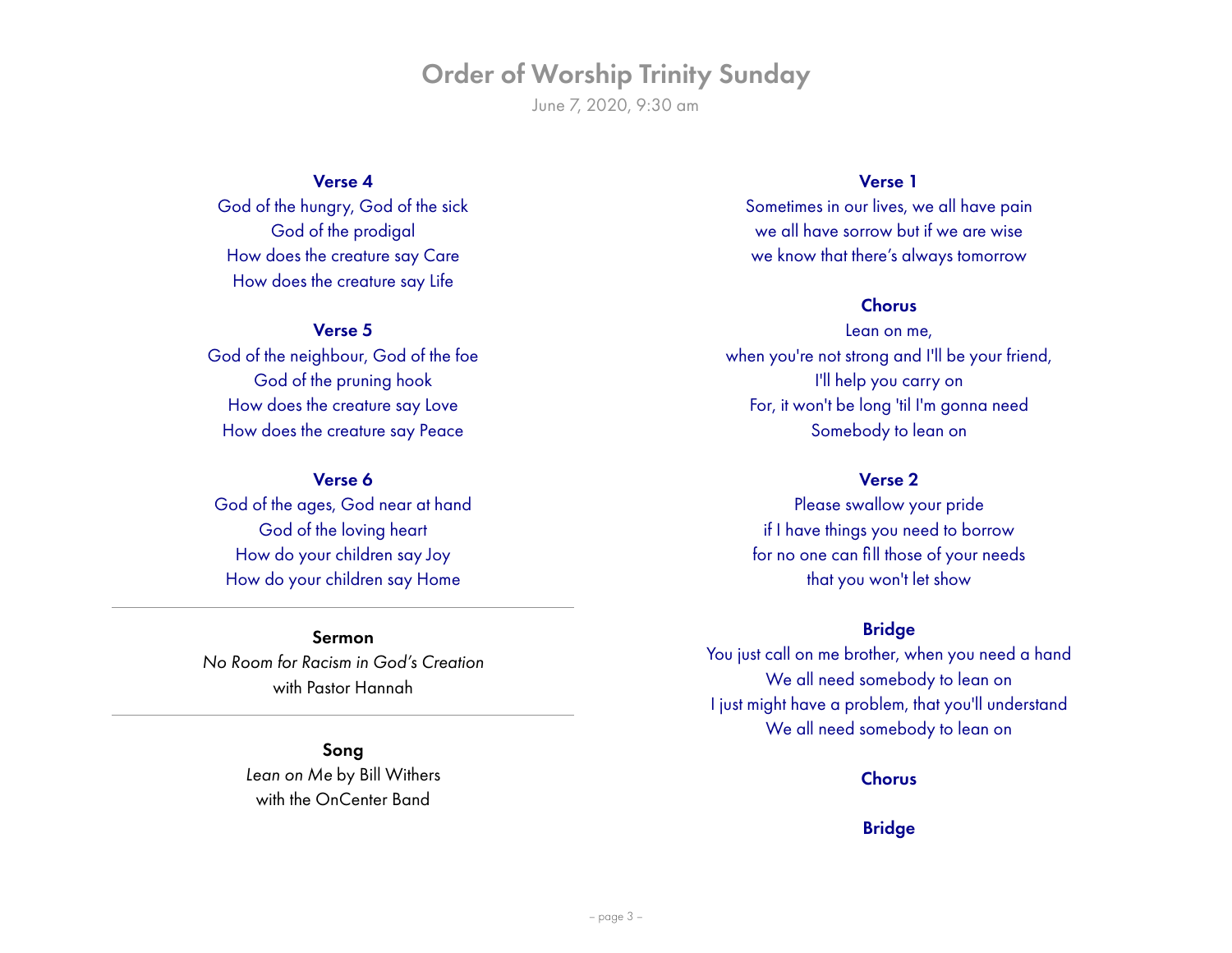June 7, 2020, 9:30 am

Verse 3

If there is a load you have to bear that you can't carry I'm right up the road, I'll share your load If you just call me

> Pastoral Prayer with Pastor Hannah

## The Lord's Prayer

with Sierra and Spencer Donaldson Our Father, who art in heaven, hallowed be thy name. Thy kingdom come, thy will be done on earth as it is in heaven. Give us this day our daily bread, and forgive us our sins, as we forgive those who sin against us. And lead us not into temptation, but deliver us from evil. For thine is the kingdom and the power and the glory forever. Amen.

> Sharing Faith with Zach Zigterman

Song *Give Thanks*, TFWS 2036 with Marty Matutis, Cantor

Give thanks with a grateful heart Give thanks to the Holy One

Give thanks because He's given Jesus Christ, His Son [Repeat] And now let the weak say, "I am strong," Let the poor say, "I am rich,"

Because of what the Lord has done for us. [Repeat]

> Give thanks with a grateful heart Give thanks unto the Holy One Give thanks because He's given Jesus Christ, His Son [Repeat]

And now let the weak say, "I am strong," Let the poor say, "I am rich," Because of what the Lord has done for us. [Repeat] Give thanks, give thanks!

Offering Invitation & Prayer

with Hunter Henderson

## **Offertory**

*Song of Peace* by Fréderic Chopin, arranged by Jay Althouse with Marty Matutis, tenor

## **Announcements**

with Pastor Hannah